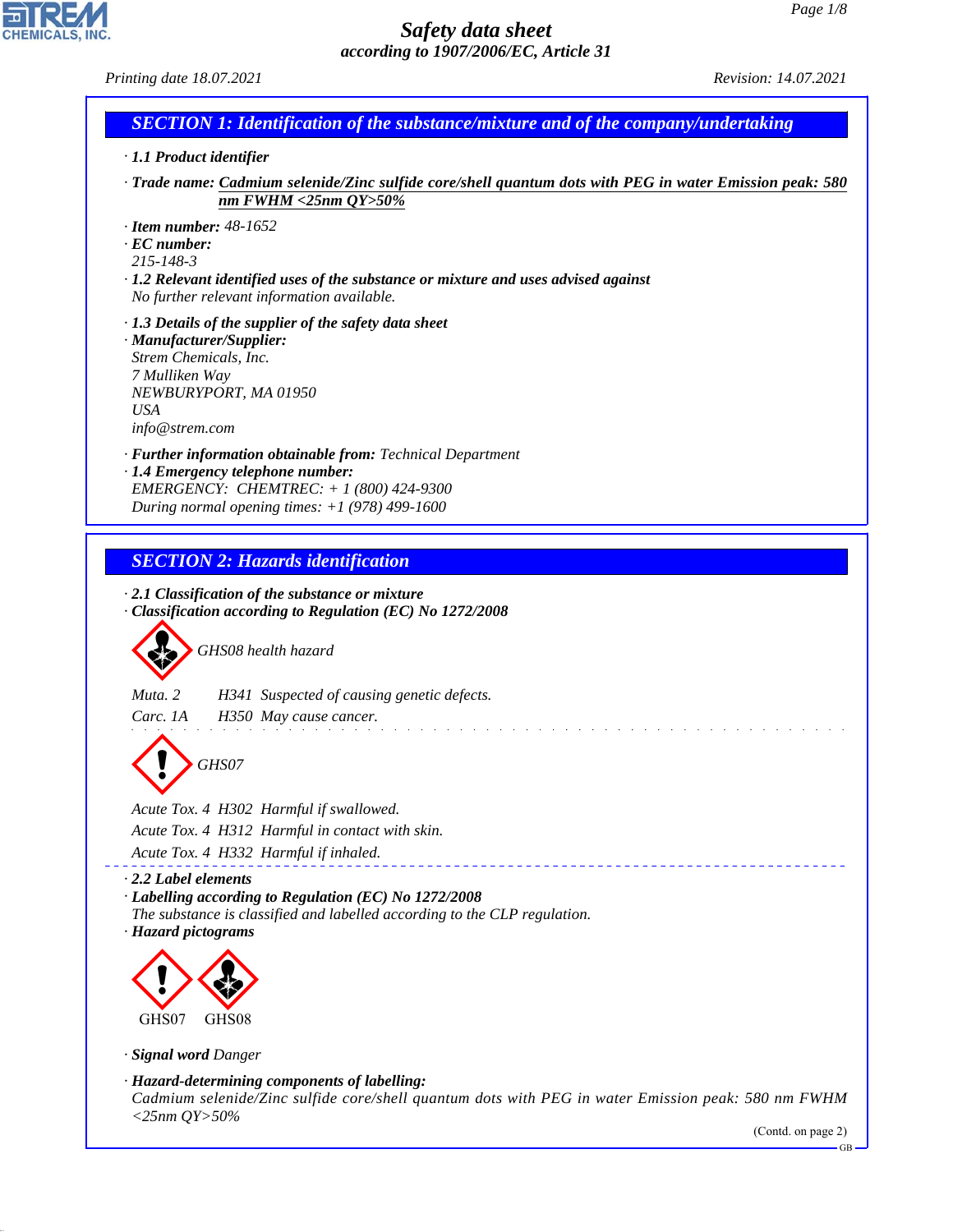*Printing date 18.07.2021 Revision: 14.07.2021*

*Trade name: Cadmium selenide/Zinc sulfide core/shell quantum dots with PEG in water Emission peak: 580 nm FWHM <25nm QY>50%*

|                                                                            | (Contd. of page 1)                                                                                    |
|----------------------------------------------------------------------------|-------------------------------------------------------------------------------------------------------|
| · Hazard statements                                                        |                                                                                                       |
|                                                                            | H302+H312+H332 Harmful if swallowed, in contact with skin or if inhaled.                              |
| H341                                                                       | Suspected of causing genetic defects.                                                                 |
| <i>H350</i>                                                                | May cause cancer.                                                                                     |
| · Precautionary statements                                                 |                                                                                                       |
| <i>P101</i>                                                                | If medical advice is needed, have product container or label at hand.                                 |
| <i>P102</i>                                                                | Keep out of reach of children.                                                                        |
| <i>P103</i>                                                                | Read label before use.                                                                                |
| P <sub>280</sub>                                                           | Wear protective gloves/protective clothing/eye protection/face protection.                            |
| <i>P261</i>                                                                | Avoid breathing dust/fume/gas/mist/vapours/spray.                                                     |
|                                                                            | P305+P351+P338 IF IN EYES: Rinse cautiously with water for several minutes. Remove contact lenses, if |
|                                                                            | present and easy to do. Continue rinsing.                                                             |
| $P304 + P340$                                                              | IF INHALED: Remove person to fresh air and keep comfortable for breathing.                            |
| $P403 + P233$                                                              | Store in a well-ventilated place. Keep container tightly closed.                                      |
| <i>P501</i>                                                                | Dispose of contents/container in accordance with local/regional/national/international                |
|                                                                            | regulations.                                                                                          |
| $\cdot$ 2.3 Other hazards                                                  |                                                                                                       |
| $\mathbf{m}\mathbf{m}$ $\mathbf{v}$ $\mathbf{v}$ $\mathbf{v}$ $\mathbf{v}$ | $\cdot$ Results of PBT and vPvB assessment                                                            |

*· PBT: Not applicable. · vPvB: Not applicable.*

*SECTION 3: Composition/information on ingredients*

*· 3.1 Chemical characterisation: Substances*

*· CAS No. Description Cadmium selenide/Zinc sulfide core/shell quantum dots with PEG in water Emission peak: 580 nm FWHM <25nm QY>50%*

*· Identification number(s)*

*· EC number: 215-148-3*

## *SECTION 4: First aid measures*

#### *· 4.1 Description of first aid measures*

*· General information:*

*Symptoms of poisoning may even occur after several hours; therefore medical observation for at least 48 hours after the accident.*

*· After inhalation:*

44.1.1

*Supply fresh air. If required, provide artificial respiration. Keep patient warm. Consult doctor if symptoms persist.*

*In case of unconsciousness place patient stably in side position for transportation.*

- *· After skin contact: Immediately rinse with water.*
- *· After eye contact: Rinse opened eye for several minutes under running water. Then consult a doctor.*
- *· After swallowing: Call for a doctor immediately.*
- *· 4.2 Most important symptoms and effects, both acute and delayed No further relevant information available.*
- *· 4.3 Indication of any immediate medical attention and special treatment needed*
- *No further relevant information available.*

(Contd. on page 3)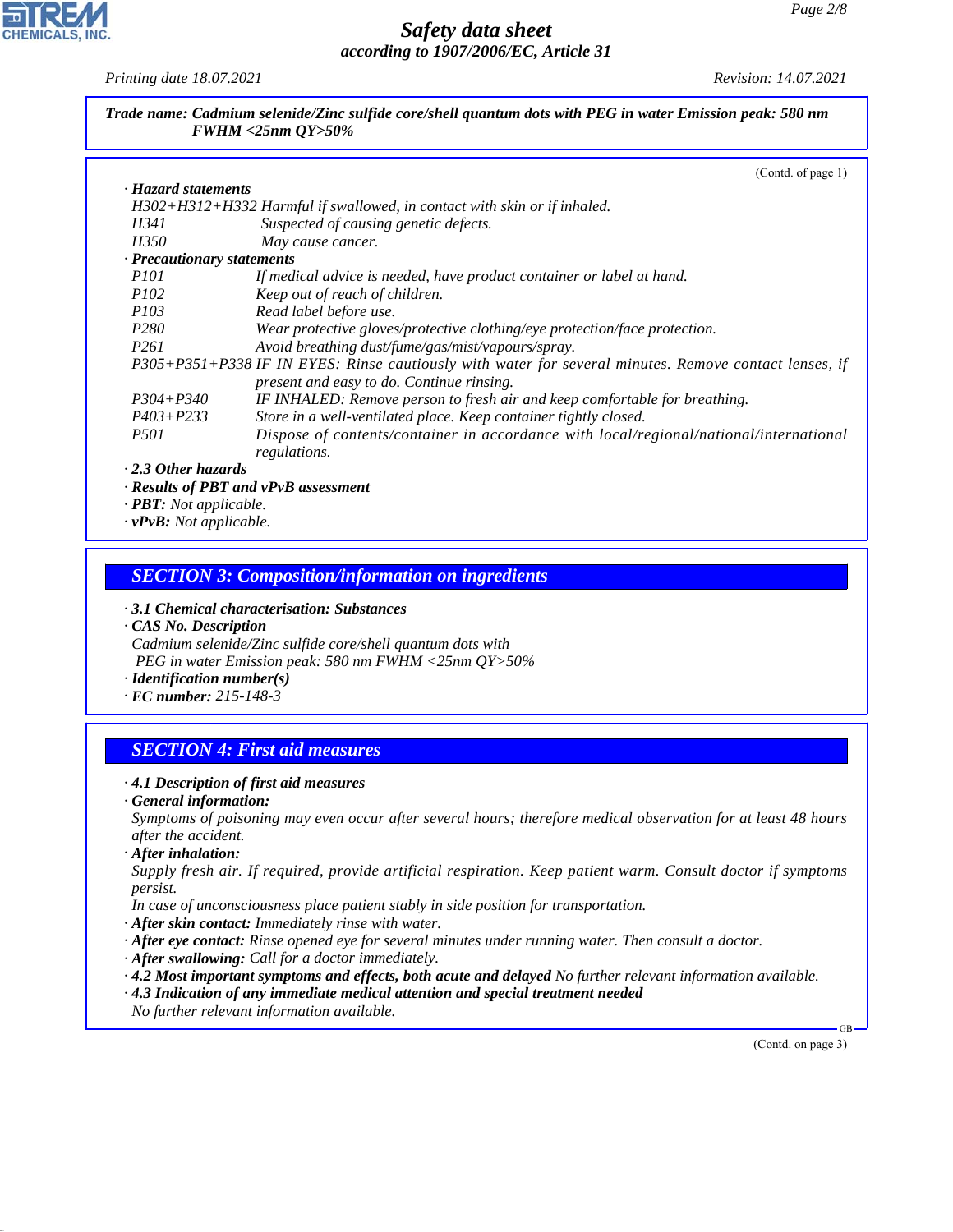*Printing date 18.07.2021 Revision: 14.07.2021*

*Trade name: Cadmium selenide/Zinc sulfide core/shell quantum dots with PEG in water Emission peak: 580 nm FWHM <25nm QY>50%*

(Contd. of page 2)

#### *SECTION 5: Firefighting measures*

- *· 5.1 Extinguishing media*
- *· Suitable extinguishing agents: Use fire extinguishing methods suitable to surrounding conditions.*
- *· 5.2 Special hazards arising from the substance or mixture No further relevant information available.*
- *· 5.3 Advice for firefighters*
- *· Protective equipment: Mouth respiratory protective device.*

#### *SECTION 6: Accidental release measures*

*· 6.1 Personal precautions, protective equipment and emergency procedures Not required.*

*· 6.2 Environmental precautions: Do not allow product to reach sewage system or any water course. Inform respective authorities in case of seepage into water course or sewage system. Do not allow to enter sewers/ surface or ground water.*

- *· 6.3 Methods and material for containment and cleaning up: Absorb with liquid-binding material (sand, diatomite, acid binders, universal binders, sawdust). Dispose contaminated material as waste according to item 13. Ensure adequate ventilation.*
- *· 6.4 Reference to other sections See Section 7 for information on safe handling. See Section 8 for information on personal protection equipment. See Section 13 for disposal information.*

## *SECTION 7: Handling and storage*

*· 7.1 Precautions for safe handling*

*Ensure good ventilation/exhaustion at the workplace.*

*Prevent formation of aerosols.*

- *· Information about fire and explosion protection: No special measures required.*
- *· 7.2 Conditions for safe storage, including any incompatibilities*

*· Storage:*

- *· Requirements to be met by storerooms and receptacles: No special requirements.*
- *· Information about storage in one common storage facility: Not required.*
- *· Further information about storage conditions: Keep container tightly sealed.*
- *· 7.3 Specific end use(s) No further relevant information available.*

# *SECTION 8: Exposure controls/personal protection*

*· Additional information about design of technical facilities: No further data; see item 7.*

*· 8.1 Control parameters*

- *· Ingredients with limit values that require monitoring at the workplace: Not required.*
- *· Additional information: The lists valid during the making were used as basis.*
- *· 8.2 Exposure controls*

44.1.1

- *· Personal protective equipment:*
- *· General protective and hygienic measures: Keep away from foodstuffs, beverages and feed. Wash hands before breaks and at the end of work.*

(Contd. on page 4)

GB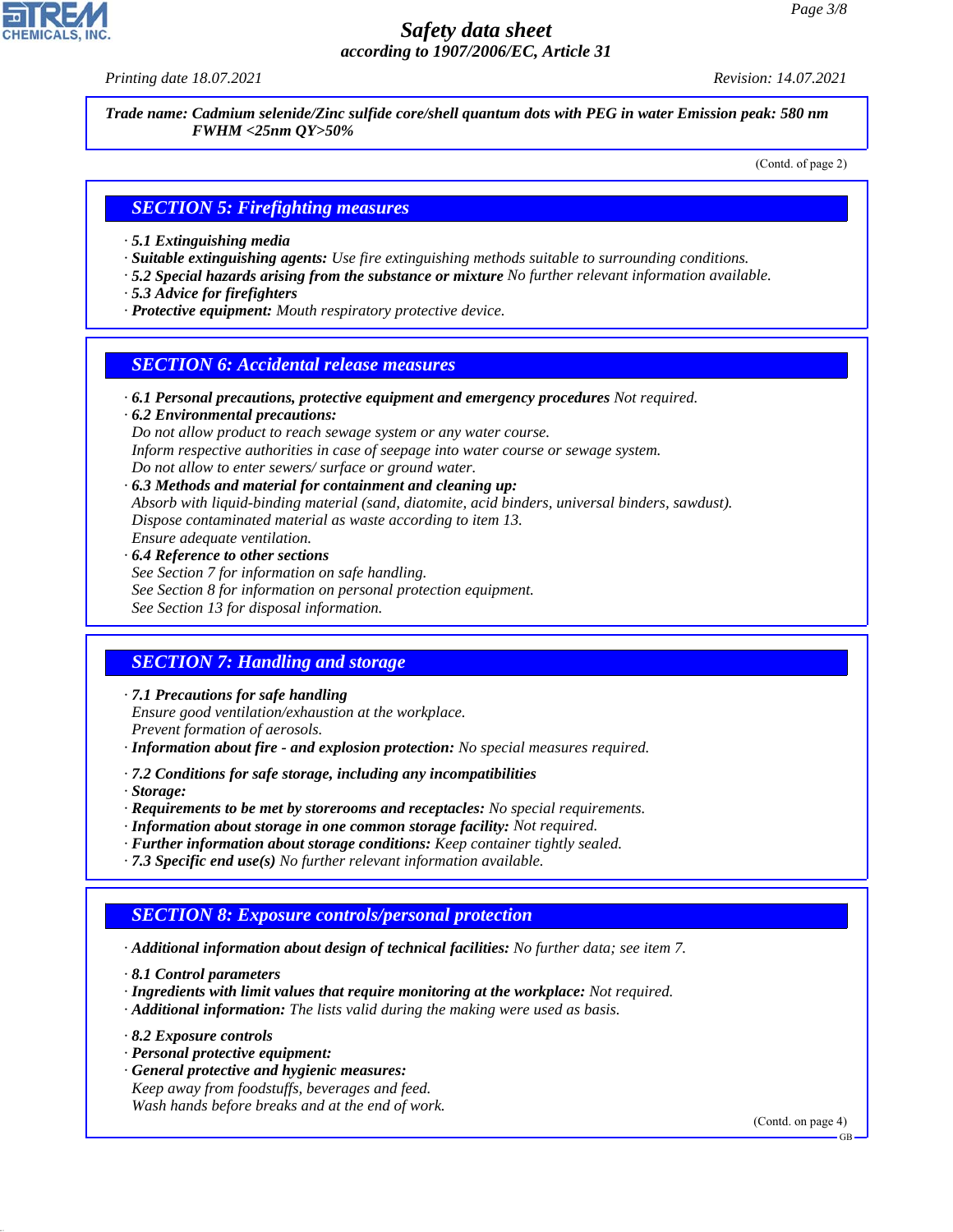*Printing date 18.07.2021 Revision: 14.07.2021*

44.1.1

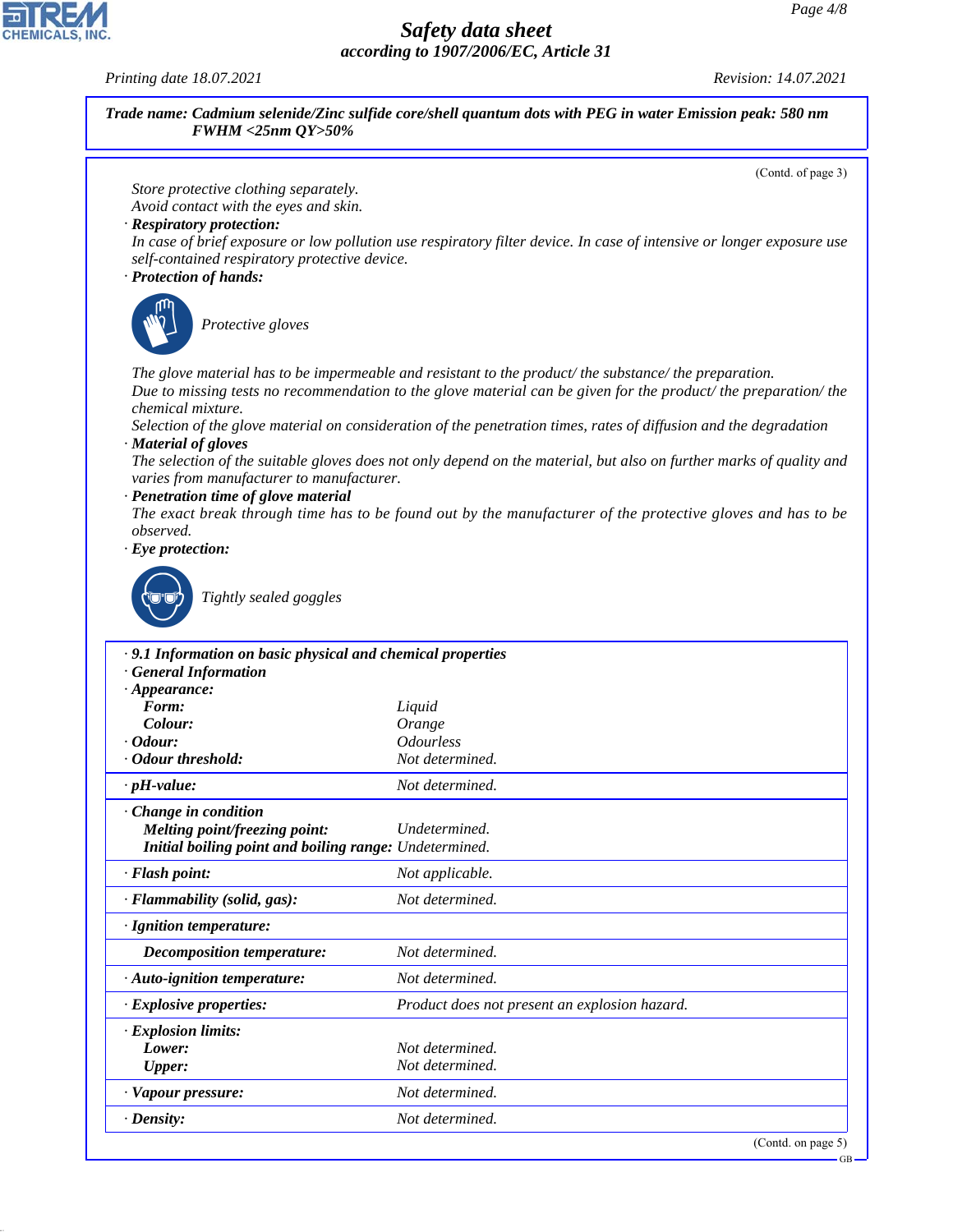*Printing date 18.07.2021 Revision: 14.07.2021*

*Trade name: Cadmium selenide/Zinc sulfide core/shell quantum dots with PEG in water Emission peak: 580 nm FWHM <25nm QY>50%*

|                                           | (Contd. of page 4)                         |
|-------------------------------------------|--------------------------------------------|
| · Relative density                        | Not determined.                            |
| · Vapour density                          | Not determined.                            |
| $\cdot$ Evaporation rate                  | Not determined.                            |
| · Solubility in / Miscibility with        |                                            |
| water:                                    | Not miscible or difficult to mix.          |
| · Partition coefficient: n-octanol/water: | Not determined.                            |
| $\cdot$ Viscosity:                        |                                            |
| Dynamic:                                  | Not determined.                            |
| Kinematic:                                | Not determined.                            |
| · Solvent content:                        |                                            |
| Organic solvents:                         | $0.0\%$                                    |
| $VOC$ (EC)                                | $0.00\%$                                   |
| Solids content:                           | $100.0\%$                                  |
| $\cdot$ 9.2 Other information             | No further relevant information available. |

# *SECTION 10: Stability and reactivity*

*· 10.1 Reactivity No further relevant information available.*

- *· 10.2 Chemical stability*
- *· Thermal decomposition / conditions to be avoided: No decomposition if used according to specifications.*
- *· 10.3 Possibility of hazardous reactions No dangerous reactions known.*
- *· 10.4 Conditions to avoid No further relevant information available.*
- *· 10.5 Incompatible materials: No further relevant information available.*
- *· 10.6 Hazardous decomposition products: No dangerous decomposition products known.*

## *SECTION 11: Toxicological information*

- *· 11.1 Information on toxicological effects*
- *· Acute toxicity*
- *Harmful if swallowed, in contact with skin or if inhaled.*
- *· Primary irritant effect:*
- *· Skin corrosion/irritation Based on available data, the classification criteria are not met.*
- *· Serious eye damage/irritation Based on available data, the classification criteria are not met.*
- *· Respiratory or skin sensitisation Based on available data, the classification criteria are not met.*
- *· CMR effects (carcinogenity, mutagenicity and toxicity for reproduction)*
- *· Germ cell mutagenicity*
- *Suspected of causing genetic defects.*
- *· Carcinogenicity*
- *May cause cancer.*

44.1.1

- *· Reproductive toxicity Based on available data, the classification criteria are not met.*
- *· STOT-single exposure Based on available data, the classification criteria are not met.*
- *· STOT-repeated exposure Based on available data, the classification criteria are not met.*
- *· Aspiration hazard Based on available data, the classification criteria are not met.*

(Contd. on page 6)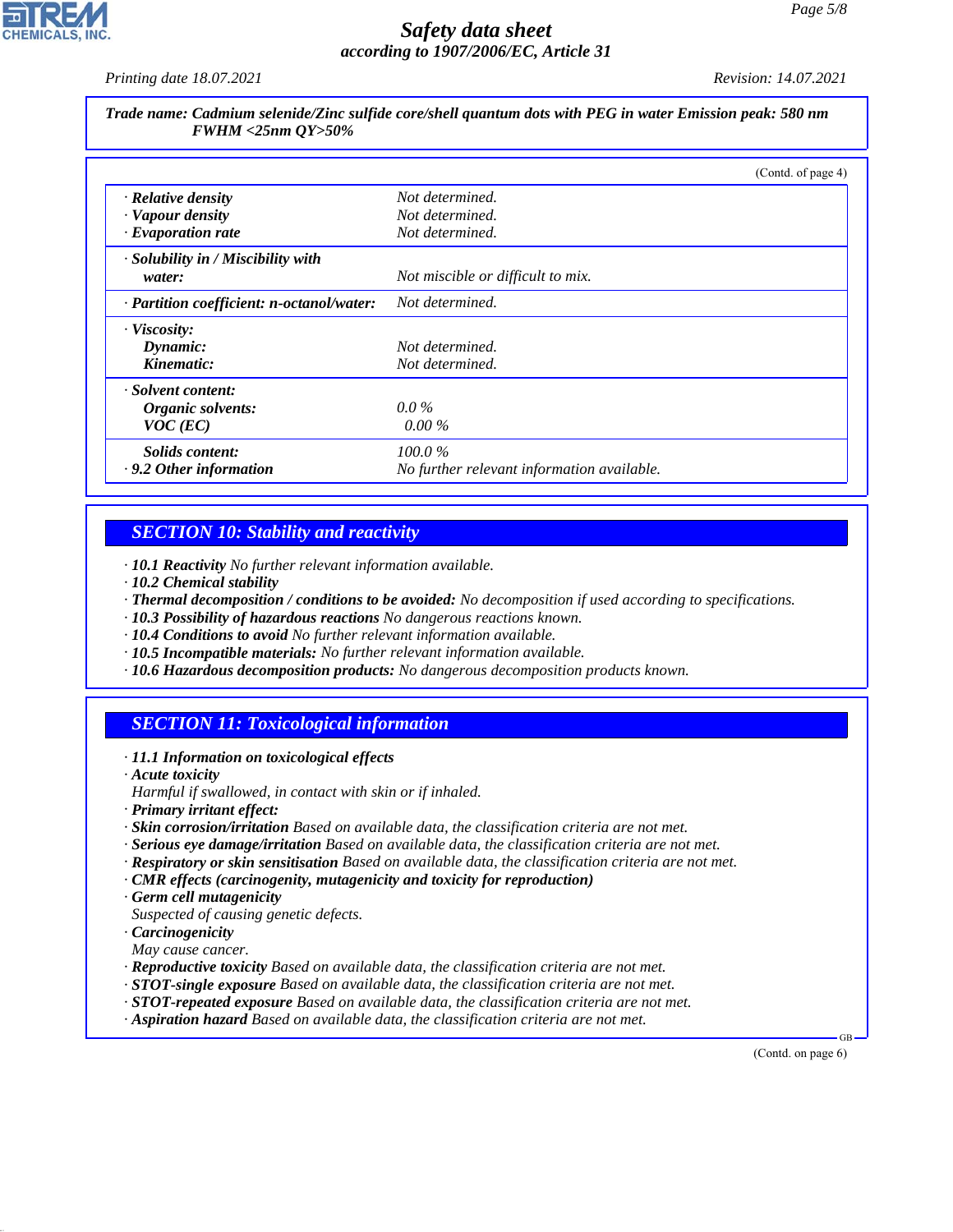# **CHEMICALS, INC**

44.1.1

### *Safety data sheet according to 1907/2006/EC, Article 31*

*Printing date 18.07.2021 Revision: 14.07.2021*

*Trade name: Cadmium selenide/Zinc sulfide core/shell quantum dots with PEG in water Emission peak: 580 nm FWHM <25nm QY>50%*

(Contd. of page 5)

#### *SECTION 12: Ecological information*

#### *· 12.1 Toxicity*

- *· Aquatic toxicity: No further relevant information available.*
- *· 12.2 Persistence and degradability No further relevant information available.*
- *· 12.3 Bioaccumulative potential No further relevant information available.*
- *· 12.4 Mobility in soil No further relevant information available.*
- *· Additional ecological information:*

*· General notes:*

*Water hazard class 3 (German Regulation) (Self-assessment): extremely hazardous for water Do not allow product to reach ground water, water course or sewage system, even in small quantities. Danger to drinking water if even extremely small quantities leak into the ground.*

*· 12.5 Results of PBT and vPvB assessment*

- *· PBT: Not applicable.*
- *· vPvB: Not applicable.*
- *· 12.6 Other adverse effects No further relevant information available.*

#### *SECTION 13: Disposal considerations*

#### *· 13.1 Waste treatment methods*

*· Recommendation*

*Must not be disposed together with household garbage. Do not allow product to reach sewage system.*

*· Uncleaned packaging:*

*· Recommendation: Disposal must be made according to official regulations.*

| <b>SECTION 14: Transport information</b>                            |                                           |
|---------------------------------------------------------------------|-------------------------------------------|
| $\cdot$ 14.1 UN-Number<br>· ADR, IMDG, IATA                         | <i>UN2570</i>                             |
| · 14.2 UN proper shipping name<br>$\cdot$ ADR<br>$\cdot$ IMDG, IATA | 2570 CADMIUM COMPOUND<br>CADMIUM COMPOUND |
| · 14.3 Transport hazard class(es)                                   |                                           |
| $\cdot$ ADR                                                         |                                           |
| يجعلي                                                               |                                           |
| · Class                                                             | 6                                         |
| $\cdot$ Label                                                       | 6.1                                       |
| $·$ <i>IMDG, IATA</i>                                               |                                           |
| $\gg$                                                               |                                           |
| $\cdot Class$                                                       | 6.1 Toxic substances.                     |
|                                                                     | (Contd. on page 7)<br>CD                  |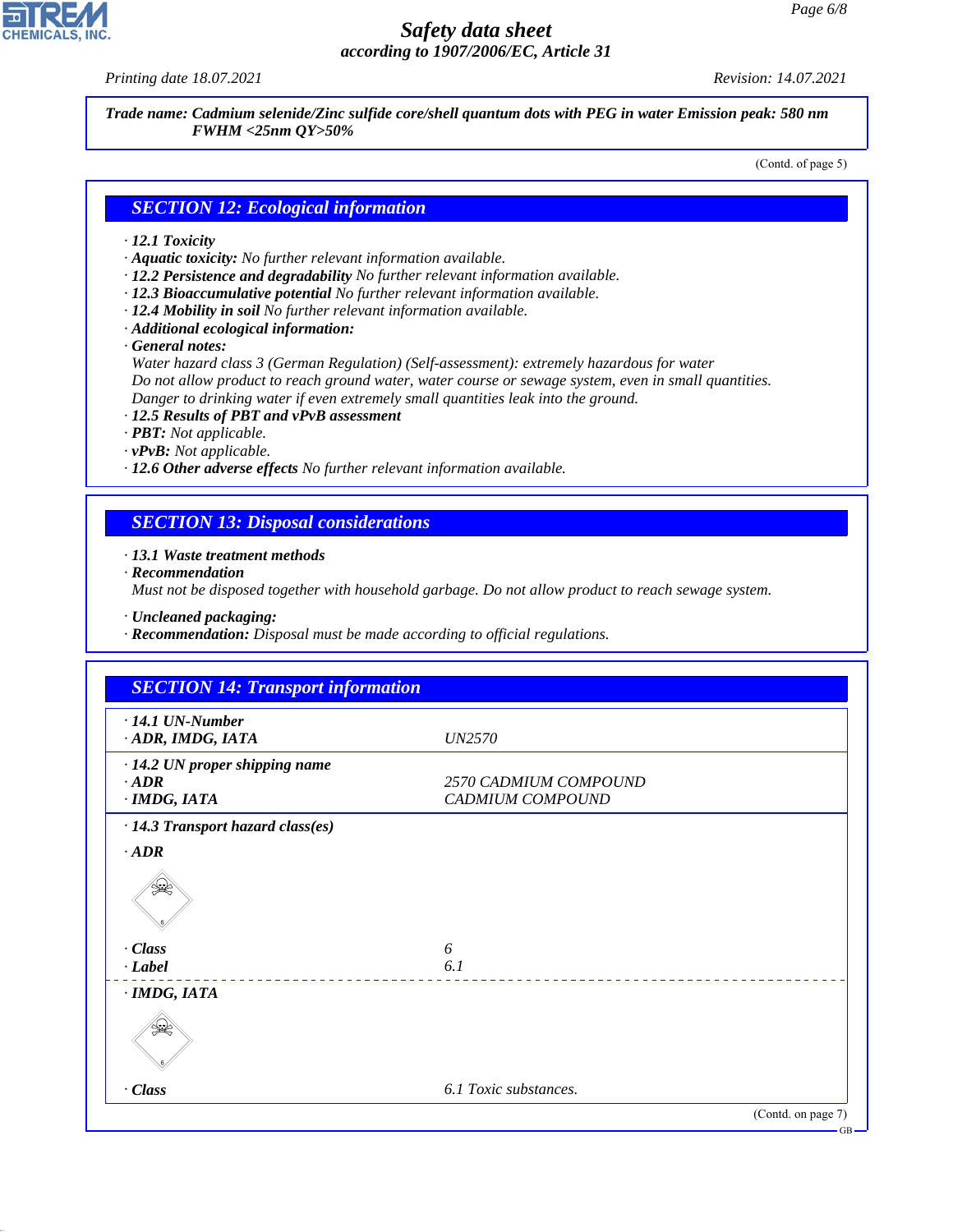# **CHEMICALS, INC**

# *Safety data sheet according to 1907/2006/EC, Article 31*

*Printing date 18.07.2021 Revision: 14.07.2021*

|                                                                                           | (Contd. of page 6)                                |
|-------------------------------------------------------------------------------------------|---------------------------------------------------|
| $\cdot$ <i>Label</i>                                                                      | 6.1                                               |
| · 14.4 Packing group<br>· ADR, IMDG, IATA                                                 | III                                               |
| · 14.5 Environmental hazards:<br>$\cdot$ Marine pollutant:                                | No                                                |
| $\cdot$ 14.6 Special precautions for user                                                 | Not applicable.                                   |
| · EMS Number:                                                                             | $F-A, S-A$                                        |
| · Stowage Category                                                                        | A                                                 |
| $\cdot$ 14.7 Transport in bulk according to Annex II of<br><b>Marpol and the IBC Code</b> | Not applicable.                                   |
| · Transport/Additional information:                                                       |                                                   |
| $-ADR$                                                                                    |                                                   |
| $\cdot$ Limited quantities (LQ)                                                           | $5 \ kg$                                          |
| $\cdot$ Excepted quantities (EQ)                                                          | Code: El                                          |
|                                                                                           | Maximum net quantity per inner packaging: 30 ml   |
|                                                                                           | Maximum net quantity per outer packaging: 1000 ml |
| $\cdot$ IMDG                                                                              |                                                   |
| $\cdot$ Limited quantities (LQ)                                                           | $5 \ kg$                                          |
| $\cdot$ Excepted quantities (EQ)                                                          | Code: E1                                          |
|                                                                                           | Maximum net quantity per inner packaging: 30 ml   |
|                                                                                           | Maximum net quantity per outer packaging: 1000 ml |
| · UN "Model Regulation":                                                                  | UN 2570 CADMIUM COMPOUND, 6.1, III                |

## *SECTION 15: Regulatory information*

*· 15.1 Safety, health and environmental regulations/legislation specific for the substance or mixture*

*· Directive 2012/18/EU*

- *· Named dangerous substances ANNEX I Substance is not listed.*
- *· REGULATION (EC) No 1907/2006 ANNEX XVII Conditions of restriction: 3*

*· National regulations:*

44.1.1

*· Additional classification according to Decree on Hazardous Materials, Annex II: Carcinogenic hazardous material group I (extremely dangerous). Carcinogenic hazardous material group II (very dangerous). Carcinogenic hazardous material group III (dangerous).*

*· Information about limitation of use:*

*Workers are not allowed to be exposed to this hazardous material. Exceptions can be made by the authorities in certain cases.*

- *· Waterhazard class: Water hazard class 3 (Self-assessment): extremely hazardous for water.*
- *· 15.2 Chemical safety assessment: A Chemical Safety Assessment has not been carried out.*

#### *SECTION 16: Other information*

*This information is based on our present knowledge. However, this shall not constitute a guarantee for any specific product features and shall not establish a legally valid contractual relationship.*

(Contd. on page 8)